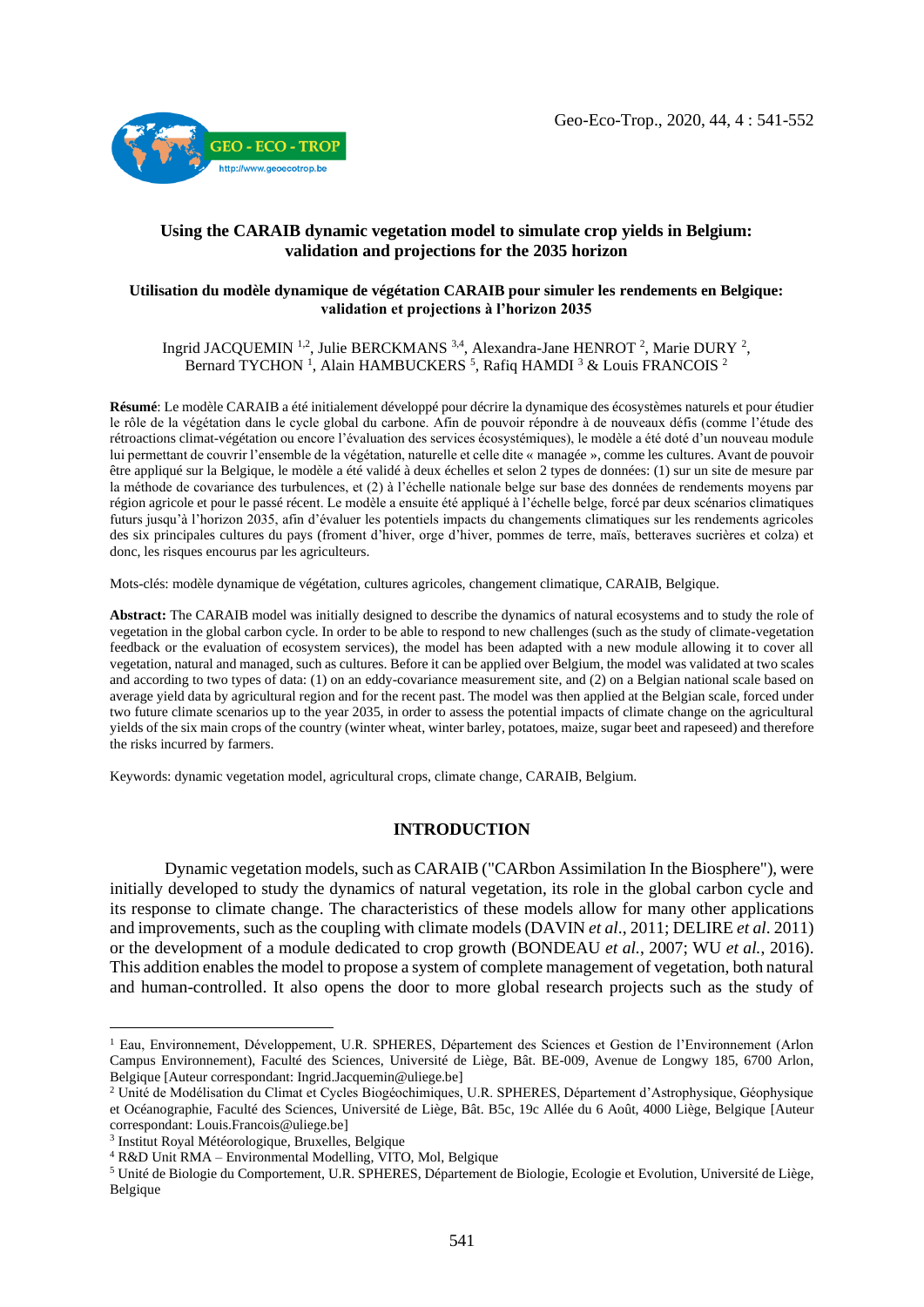ecosystem services (FONTAINE et al., 2014) or the study of the climate-vegetation feedback as undertaken in the framework of the MASC project (FRANÇOIS *et al*., 2019).

In this project, we aimed to study interactions between vegetation and the climate, which are complex and for which feedback processes are numerous. The climate can modify ecosystem functions and structures, alter photosynthesis or impact water balance. All these changes will inevitably modify some climate system parameters, such as surface properties (albedo or evapotranspiration) and greenhouse gas emissions (mainly  $CO<sub>2</sub>$ ). The impacts of climate change, particularly on crops, can have socio-economic consequences and lead to changes in agricultural practices: a crop with declining production may gradually be replaced by another crop that is more adapted to the new climatic conditions. These changes will therefore also have consequences for the climate system. The final objective of the project, executed at the Belgian level, was to provide climate simulations that take into account these changes in land properties and cover. To achieve this goal, 3 models were combined: (1) CARAIB, to assess climate change impacts on (natural and managed) vegetation productivity and other climate parameters, (2) ADAM, an agent-based model (ABM, BECKERS *et al.*, 2018) to simulate land use changes and (3) ALARO(-SURFEX), the Belgian regional climate model.

It is in this context that we have improved the crop module in CARAIB. The crop module has been used previously in the African context (DURY *et al*., 2019). Here, it has been adapted for different crops, the Belgian context and the high resolution required by the project. It was therefore important to be able to validate the model and, as a prelude to coupled simulations (CARAIB-ADAM), assess the risks to Belgian agricultural yields in the future. The validation was carried out in two stages. First, we used the data taken from the eddy-covariance fluxes measured at the Lonzée site (Belgium). We compared the model outputs with the carbon flows for primary productivity, evapotranspiration and net ecosystem productivity over several years and for several crops. Then, the model was applied at the country level, and the average yields simulated by CARAIB were compared with data from Belgian agricultural statistics.

### **MATERIALS AND METHODS**

### **CARAIB model**

CARAIB (CARbon Assimilation In the Biosphere) is a dynamic vegetation model developed to study the role of vegetation in the global carbon cycle (WARNANT *et al*., 1994; GÉRARD *et al*., 1999) and to study vegetation distribution in the past (FRANÇOIS *et al*., 1998, 2011; HENROT *et al*., 2017), in the present and in the future (LAURENT *et al*., 2008; DURY *et al*., 2011). The model is composed of several modules dealing with (i) soil hydrology, (ii) photosynthesis and stomatal regulation, (iii) carbon allocation and biomass growth, (iv) soil and litter carbon dynamics, (v) vegetation dynamics, (vi) seed dispersal and (vii) natural vegetation fires. CARAIB was recently improved by the use of species-specific traits (DURY *et al.,* 2018) and by the addition of the crop module. As for natural vegetation, crop growth is driven by photosynthetic activity but differs on the use of phenological stages. The scheme is very simple as only two stages are defined (from sowing to emergence, and from emergence to harvesting) and they are limited by the reaching of a certain level of heat accumulation. This accumulation is based on the growing degree days, which is the sum of daily temperature (°C) above a temperature threshold (or base temperature) below which the plant does not grow. The heat accumulation needed and the base temperature are fixed for each crop or variety. Since the allocation scheme of the model is relatively simple and does not allow allocation to a storage organ (e.g. grain or fruit), the yield is therefore estimated from net primary productivity using a harvest index (GERBENS-LEENES *et al*., 2009) and the water content to get the green weight (Tab. 1). This crop module has been tested in several contexts: grasslands (MINET *et al*., 2015) and wheat at the local level (PIRTTIOJA *et al*., 2015; FRONZEK *et al*., 2018) and for North and Sub-Saharan Africa (DURY *et al*., 2019).

For the Belgian context, the different crop parameters were adapted (Tab. 1) and 2 cultivars of each crop were used to better represent the spatial variability over Belgium. These cultivars differ on the required heat accumulation and the sowing dates in order to match the field reality as closely as possible, where sowing dates and harvests often occurred later in the south than in the north of the country. In addition, in order to avoid extending to the next year the period over which the accumulation must be reached, we fixed a specific maximum growing season length for each crop or variety.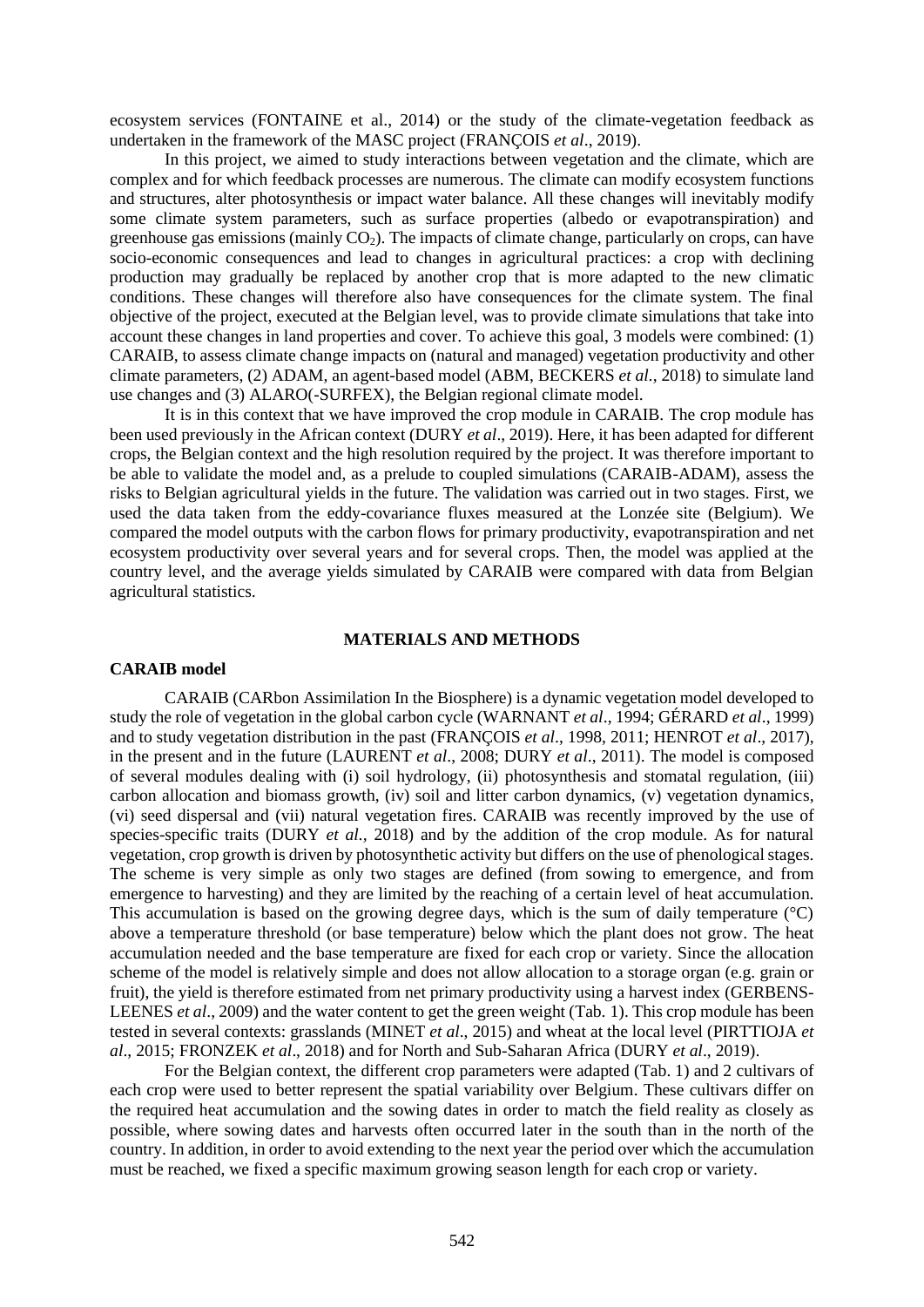|                 | <b>Base</b><br>temp. $(^{\circ}C)$ | <b>GDD</b> for<br>emergence<br>$({}^{\circ}C)$ | <b>GDD</b> for<br>harvesting<br>$({}^{\circ}{\rm C})$ | <b>Sowing</b><br>date (day<br>number) | <b>Maximum</b><br><b>Season</b><br>length<br>(days) | <b>Harvest</b><br>index<br>(fraction) | Water<br>content<br>(%) |  |
|-----------------|------------------------------------|------------------------------------------------|-------------------------------------------------------|---------------------------------------|-----------------------------------------------------|---------------------------------------|-------------------------|--|
| Winter          | $\bf{0}$                           | 140                                            | 2450                                                  | 315                                   | <b>320</b>                                          | 0.42                                  | 15                      |  |
| Wheat           |                                    |                                                | 2800                                                  | 315                                   |                                                     |                                       |                         |  |
| Winter          | $\mathbf 0$                        | <b>110</b>                                     | 2200                                                  | 270                                   | <b>310</b>                                          | 0.42                                  | 15                      |  |
| <b>Barley</b>   |                                    |                                                | 2700                                                  | <b>270</b>                            |                                                     |                                       |                         |  |
| <b>Silage</b>   | 6                                  | 50                                             | 1400                                                  | 135                                   | 210                                                 | 0.90                                  | 50                      |  |
| <b>Maize</b>    |                                    |                                                | 1600                                                  | 125                                   |                                                     |                                       |                         |  |
| <b>Sugar</b>    | 3                                  | 90                                             | 2200                                                  | 105                                   | 250                                                 | 0.66                                  | 79                      |  |
| <b>Beets</b>    |                                    |                                                | 2400                                                  | 95                                    |                                                     |                                       |                         |  |
| <b>Potatoes</b> | 3                                  | 170                                            | 1850                                                  | 135                                   | <b>210</b>                                          | 0.70                                  |                         |  |
|                 |                                    |                                                | 1950                                                  | 125                                   |                                                     |                                       | 75                      |  |
| <b>Rapeseed</b> | $\boldsymbol{0}$                   | 110                                            | 2250                                                  | 255                                   | <b>330</b>                                          |                                       |                         |  |
|                 |                                    |                                                | 2400                                                  | 255                                   |                                                     | 0.32                                  | 26                      |  |

**Table 1**: Crop parameters (for the 2 varieties) used in CARAIB for the Belgian case study.

## **Soil data**

The model can be applied at different scales and therefore with different resolutions: from the global scale to a specific plot of land (FONTAINE *et al*., 2014). The high resolution (kilometre) simulations required for the MASC project necessitate the adaptation of some input data. We improved the soil texture database (Fig. 1), initially drawn from the Harmonized World Soil Database (HWSD - FAO/IIASA/ISRIC/ISS-CAS/JRC, 2009. Harmonized World Soil Database. FAO, Rome, Italy and IIASA, Laxenburg, Austria), on the basis of the Soil Associations' Map of Flanders (AGIV – GDI Vlaanderen) and the Digital Soils Map of Wallonia [\(http://geoportail.wallonie.be/catalogue-cartes\)](http://geoportail.wallonie.be/catalogue-cartes). Average textures were defined for each of the main soil classes.



**Figure 1:** Top: Former soil texture map from the "Harmonized World Soil Database". Bottom: New soil texture map provided by the MASC project.

#### **Land use and land cover data**

For these simulations, we used a fixed land use/land cover (LULC) across the country. We computed the land use fractions (agricultural, urban, natural vegetation, crops, meadows, bare soil and water areas) per pixel based on the ECOPLAN (project funded by the Flemish agency for Innovation by Science and Technology, 2013-2016) for Flanders and on the Walloon land use map (COS-W -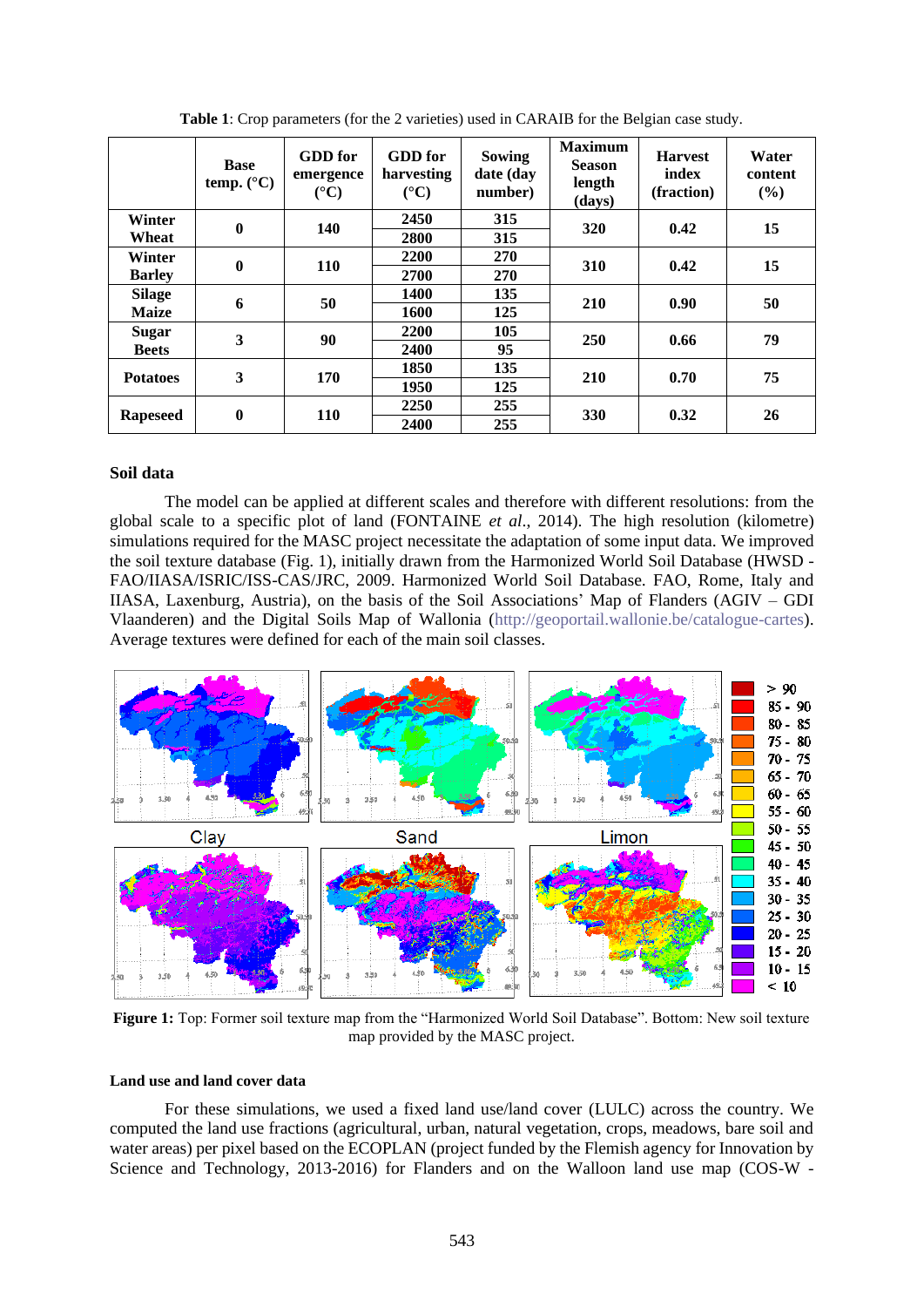[http://geoportail.wallonie.be/catalogue-cartes\)](http://geoportail.wallonie.be/catalogue-cartes). Regarding the soil cover within the agricultural areas (Fig. 2), we fixed the percentage of each crop following the analysis of the agricultural statistics by municipality from the Federal Public Service "Economy" (Fig. 3). Over the period 2000 to 2007, we selected the 5 most important crops (winter wheat, winter barley, potatoes, sugar beets and silage maize), to which we added rapeseed (which has experienced an important cultivated area increase over the last 15 years).



**Figure 2**: Agricultural regions of Belgium.



**Figure 3**: Area percentage of a given crop for the agricultural area of each municipality.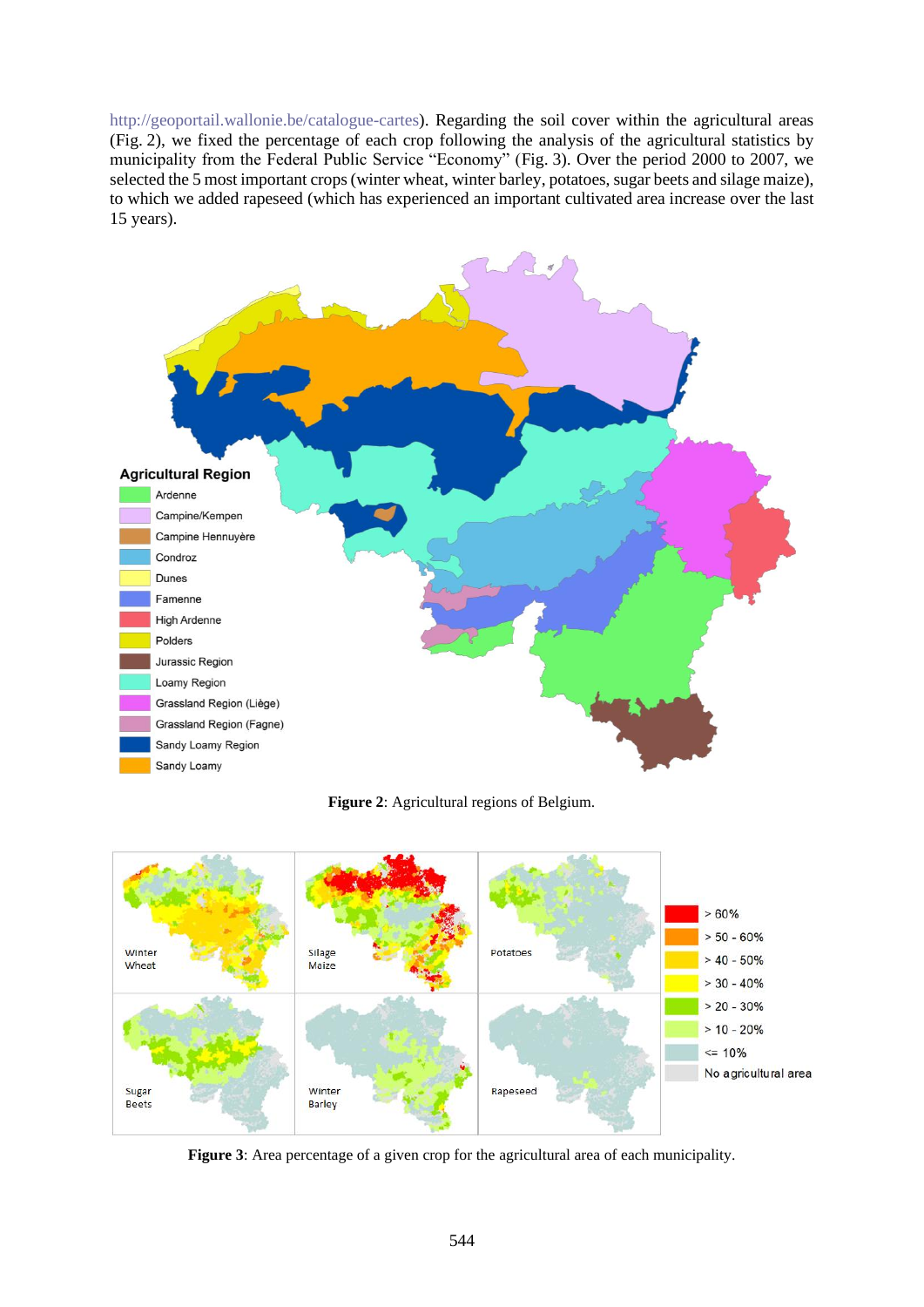# **Climate data**

In the framework of this study, we used outputs from the Regional Climate Model (RCM) ALARO (GERARD *et al.*, 2009), coupled with SURFEX (MASSON *et al.*, 2013). SURFEX is a surface modelling platform, used by the RCM for the integration of the exchanges of energy and water between the low-level atmosphere, vegetation and the soil surface. CARAIB was run over the Belgian territory for crops using two different datasets of ALARO daily climate forcing (1 km climate derived from 4 km-ALARO simulation). The first dataset comprises outputs from ALARO itself forced by (ERA-interim) climate reanalyses between 1990 and 2010. The objective of this simulation was to validate CARAIB outputs over the last twenty years. Another dataset was provided by ALARO for near-future climate changes (between 2006 and 2035) under the assumptions of greenhouse gas concentration trajectories (from IPCC Fifth Assessment Report, scenarios RCP 8.5 with  $\sim$ 467 ppmv and RCP 4.5 with  $\sim$ 447 ppmv in 2035).

# **Validation data**

The first simulations were dedicated to the validation of the crop module over Belgium, and were conducted in 3 steps: for (1) spatial and (2) temporal validation over the country, and (3) temporal validation with eddy-flux measurement data. For the first two steps, we used yearly yield data from the Federal Public Service Economy, collected between 1990 and 2016. The disadvantage of these data is that they are not available at the kilometre square resolution required for the MASC project, but at the scales of the country and of the agricultural regions for which spatial variability can be important. Regarding eddy-covariance measurements, we used data from the Belgian Lonzée site included in the FLUXNET network. We focused on the ability of the model to reproduce 3 of the measured water and carbon fluxes: the gross primary productivity (GPP), the net ecosystem productivity (NEP) and evapotranspiration (ET). This site is located in the centre of the country, in the loamy region, the most important (and productive) agricultural region of the country and the model proposed a crop rotation of winter wheat, sugar beets, potatoes and maize (AUBINET *et al.*, 2009; DUFRANNE *et al*., 2011; BUYSSE *et al*., 2017).

## **RESULTS AND DISCUSSION**

#### **Validation at the site level**

We compared the CARAIB outputs with the eddy-covariance data measured at the Lonzée site. Globally, the determination coefficients between the data and measurements are relatively good (Tab. 2), especially for GPP with a minimum of 0.57 for winter wheat in 2007 and a maximum of 0.95 for sugar beets in 2008 (with a large contribution of seasonality through the years), despite a much worse relative RMSE. We also notice that CARAIB tends to globally underestimate the GPP (Tab. 2 & Fig. 4), and this is particularly true for maize. This underestimation can be attributed to a highly simplified photosynthetic scheme, especially for C4 plants like maize. At this detailed scale, various processes should also be considered as the possible underestimation of diffuse radiation, which is more efficient than direct radiation for photosynthesis. We can also highlight that the model suffers from a lack of development of the different crop growth stages. This is particularly clear for cereals, for which the important senescence phase is not reproduced by CARAIB. We can observe that the GPP calculated by CARAIB falls abruptly at the time of harvest, while the GPP should gradually decrease during the senescence phase at the end of the vegetative period (Fig. 4). To get around these issues, the coupling with more detailed models or site-specific models (VUICHARD *et al*., 2016) could be considered.

#### **Current yields: spatial and temporal validation**

At the Belgian scale, the challenge was quite different as we have to accommodate reasonable spatial and temporal variability. We calibrated the model on the basis of the eddy-covariance results and we corrected the cultivars using the country statistics on crop yields (FPS Economy). CARAIB was run over the Belgian territory for crops with ALARO daily climate forcing (1 km climate interpolated derived from 4 km-ALARO simulation forced by climate reanalysis) and with a fixed LULC and crop fractions across agricultural areas (Figs. 2 & 3).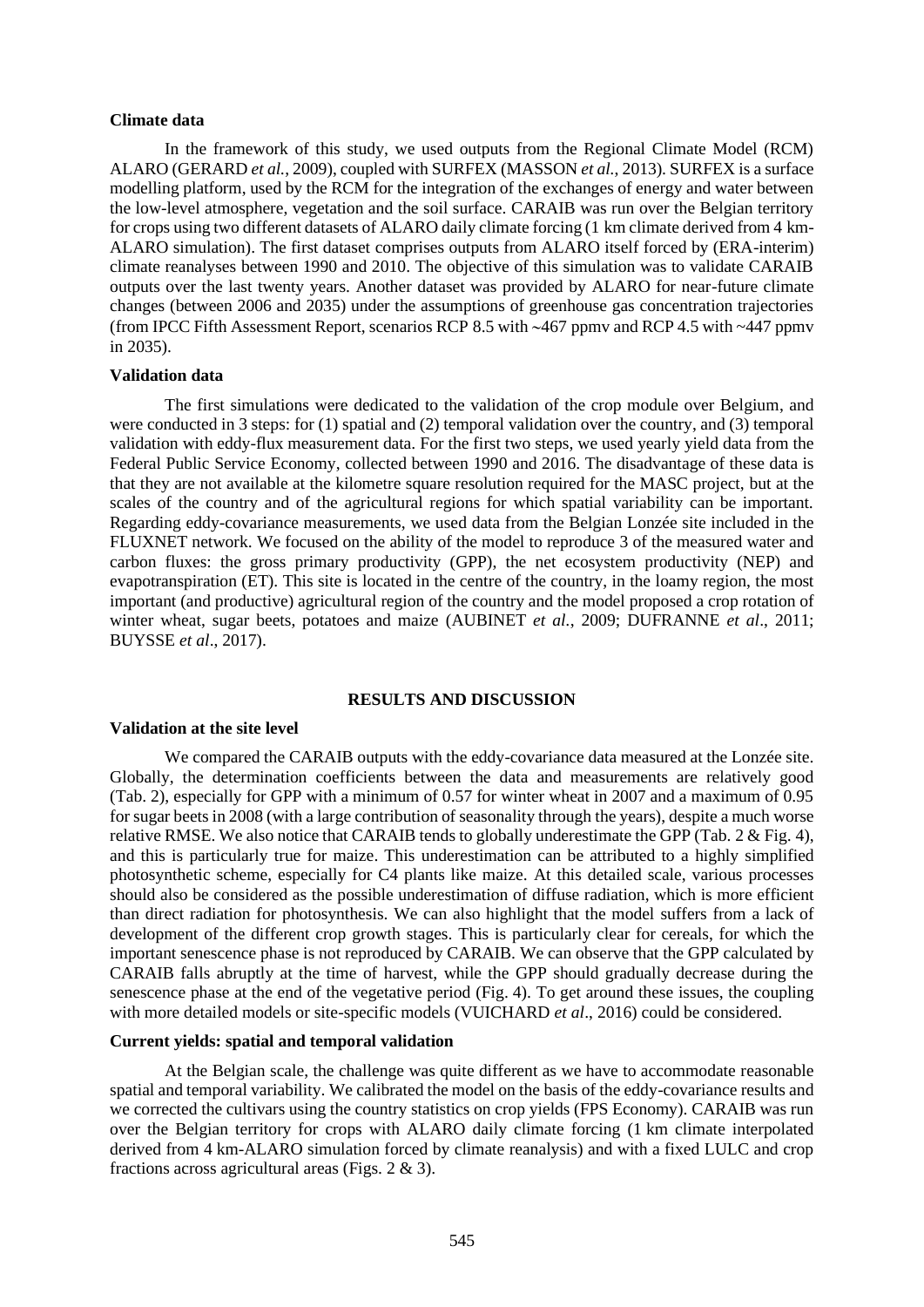|            |                         | Beets<br>2004<br>si | Wheat<br>2005 | Potatoes<br>2006 | Wheat<br>2007 | S. Beets<br>2008 | Wheat<br>2009 | Potatoes<br>2010 | Wheat<br>2011 | Maize<br>2012 | Wheat<br>2013 | Potatoes<br>2014 |
|------------|-------------------------|---------------------|---------------|------------------|---------------|------------------|---------------|------------------|---------------|---------------|---------------|------------------|
|            | R <sup>2</sup>          | 0.91                | 0.70          | 0.91             | 0.57          | 0.95             | 0.69          | 0.88             | 0.62          | 0.88          | 0.71          | 0.83             |
| <b>GPP</b> | Relative<br><b>RMSE</b> | 40                  | 74            | 56               | 86            | 34               | 75            | 127              | 95            | 101           | 83            | 85               |
| ET         | $R^2$                   | 0.35                | 0.41          | 0.60             | 0.50          | 0.71             | 0.65          | 0.35             | 0.21          | 0.43          | 0.41          | 0.65             |
|            | Relative<br><b>RMSE</b> | 61                  | 88            | 65               | 71            | 128              | 66            | 89               | 105           | 81            | 90            | 55               |
| <b>NEP</b> | $R^2$                   | 0.91                | 0.63          | 0.84             | 0.45          | 0.86             | 0.66          | 0.76             | 0.57          | 0.78          | 0.60          | 0.85             |
|            | Relative<br><b>RMSE</b> | $-136$              | $-190$        | $-384$           | $-235$        | $-139$           | $-260$        | $-267$           | $-270$        | $-249$        | $-230$        | 440              |

**Table 2**: Coefficients of determination R² and relative RMSE (%) for the 3 parameters (GPP – gross primary productivity, ET – evapotranspiration and NEP – net ecosystem productivity) for the Lonzée site.



**Figure 4:** Comparison of (a) gross primary productivity (GPP), (b) evapotraspiration (ET), and (c) net ecosystem productivity (NEP) outputs from CARAIB (in red) with measurements from the eddy covariance sites (in green) of Lonzée (Belgium).

Before analysing the different results, we have to emphasize that no information is available on the sampling method used to compute the agricultural statistics; we thus consider every parcel/pixel where the crop is cultivated (weighted by the effective cover fraction). Some differences observed over the country can be partly explained by differences in crop management (new techniques, sowing density, fertiliser, etc.) that we are not able to take into account in the model. This also can be due to cultivation of different cultivars that we are also not able to reproduce due to lack of data. Obviously, the dynamic vegetation model can not simulate the impact of some natural hazards (crop laying, diseases, etc.) on crop yields.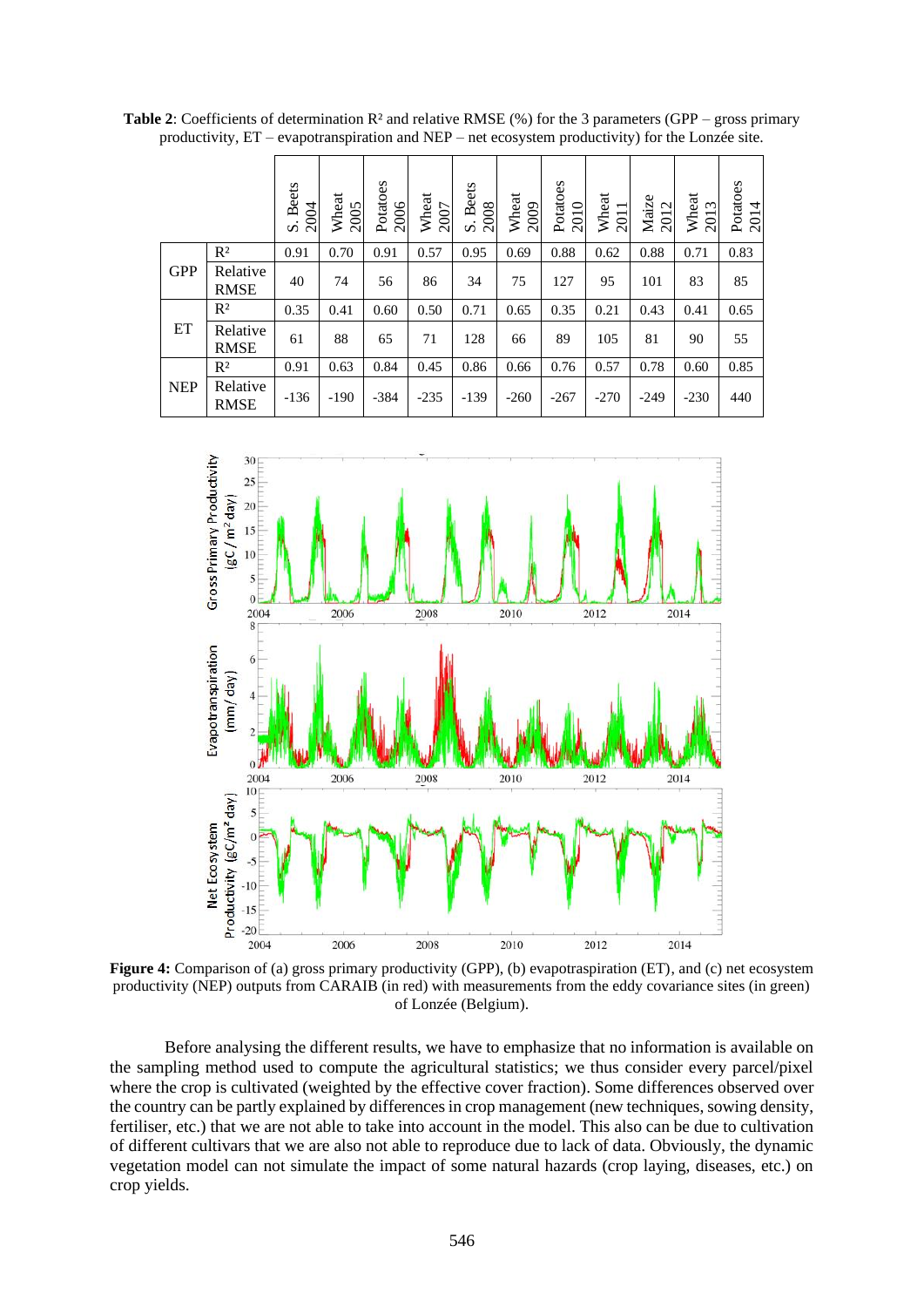Figure 5 gives an overview of the inter-annual variation of the average Belgian yields compared with average yields calculated by CARAIB. Globally, the model tends to reproduce the average yield well, but with a slight underestimation of the amplitude of inter-annual variability. At the Belgian scale, yields of maize and sugar beets show a good distribution over the country and a satisfactory variability with determination coefficients  $R^2$  of 0.66 and 0.88, respectively, for the spatial variability (Tab. 3). At the agricultural region scale, we concentrated our analysis on the two regions with the largest proportion of maize and sugar beet cultivation. For maize, 44.8% of its cultivated area is within the sandy-loamy and the sandy regions, and more than 78% of sugar beet cultivation is across the loamy and sandy-loamy regions. The correlation coefficient can be very different from one agricultural region to another, with zero to 0.27 for maize. But globally, simulations for maize and sugar beets show a good distribution over the country. The results are not as good for winter wheat at the country scale but show less temporal variability for agricultural regions (Tab. 3). Both mainly located in the south of the country, rapeseed and barley show a quite uniform yields, confirmed by a less satisfactory R² at the global and regional scales.

At the beginning of the MASC project, the simulations provided almost uniform results over Belgium with a slight yield increase in the south of the country. In addition, the average Belgian yield was quite far from the yield given in the agricultural statistics. Results presented here illustrate the progress made during this project, but they also highlight the need to better capture the practices which take place in the different regions of the country. For example, this could be done by the use of more cultivars but, faced with a lack of data, this would imply an important calibration step.



**Figure 5:** Average yield for Belgium calculated by CARAIB (forced by ALARO outputs, itself forced by climate reanalyses) and compared to yield statistics between 1991 and 2010.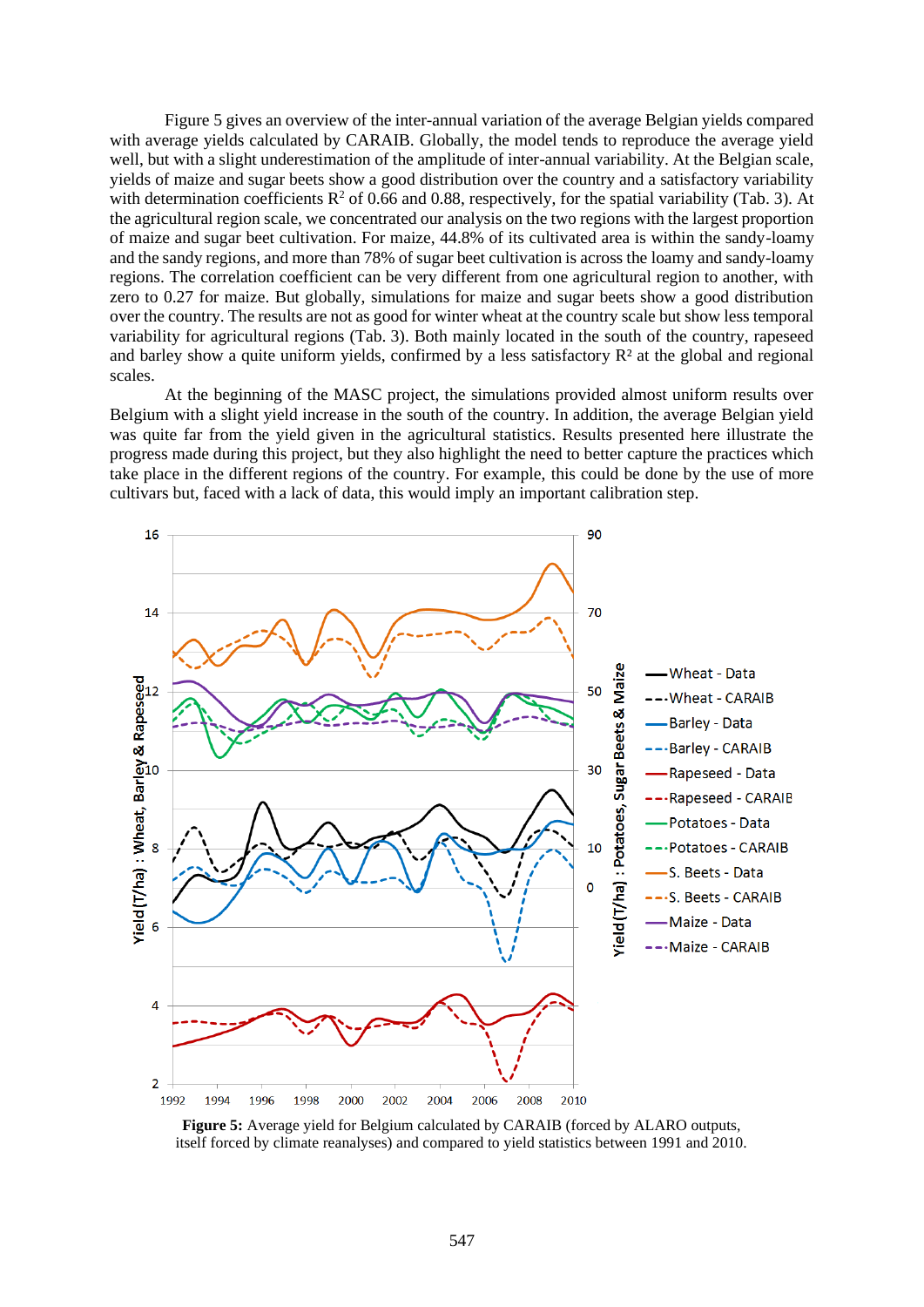**Table 3**: Determination coefficients (R<sup>2</sup>) for the temporal and spatial (average yield at the agricultural area scale) variabilty over (1) Belgium. For each crop (2), we gave the name and the percentage area of the two most important agricultural regions in terms of area and their related R².

|               |                             | (2) Main agricultural region |                          |                |  |  |
|---------------|-----------------------------|------------------------------|--------------------------|----------------|--|--|
|               | $(1)$ Belgium<br>(temporal; |                              | % of the area for the    |                |  |  |
|               | spatial)                    | Name                         | given crop within in the | R <sup>2</sup> |  |  |
|               |                             |                              | agricultural area        |                |  |  |
| Wheat         | 0.11; 0.09                  | Loamy                        | 42.0                     | 0.13           |  |  |
|               |                             | Sandy-Loamy                  | 20.8                     | 0.14           |  |  |
| Maize         | 0.26; 0.66                  | Sandy-Loamy                  | 22.4                     | 0.00           |  |  |
|               |                             | Sandy                        | 22.4                     | 0.27           |  |  |
| S. Beets      |                             | Loamy                        | 52.1                     | 0.13           |  |  |
|               | 0.27; 0.88                  | Sandy-Loamy                  | 26.1                     | 0.24           |  |  |
| Potatoes      | 0.32:0.17                   | Sandy Loamy                  | 37.2                     | 0.16           |  |  |
|               |                             | Loamy                        | 28.7                     | 0.13           |  |  |
| <b>Barley</b> |                             | Loamy                        | 35.4                     | 0.01           |  |  |
|               | 0.00; 0.00                  | Condroz                      | 21.7                     | 0.02           |  |  |
| Rapeseed      |                             | Condroz                      | 54.5                     | 0.02           |  |  |
|               | 0.00; 0.40                  | Loamy                        | 14.5                     | 0.07           |  |  |

# **Future yields**

For these future simulations, CARAIB was forced with the two climate scenarios (RCP 4.5 and 8.5) in order to analyse the impact on productivity and especially on crop yields. Yields are positively impacted (Fig. 6) by a combination of climate change and, in a negligible extent, by the fertilisation effect of the rising atmospheric  $CO<sub>2</sub>$ . Indeed, yields differences between simulations with or without  $CO<sub>2</sub>$  forcing (i.e., with a constant atmospheric  $CO<sub>2</sub>$  after 2010 fixed to 389 ppm) are not significant. On the other hand, differences are clearer between the two climatic scenarios (Tab. 4). But on the whole, we could also observe that, while the inter-annual variability remains reasonable within the climate scenario used for the validation (Fig. 5), inter-annual variability increases with these simulations. The global trend is significantly more positive under scenario RCP 8.5 than for scenario RCP 4.5. But, due to the higher inter-annual variability, the relative increase between the average for period 2006-2010 and 2031-2035 is more contrasted. While winter wheat, maize and potatoes show higher increase under scenario RCP 4.5, the same is observed for sugar beets, barley and rapeseed but under scenario RCP 8.5 (Tab. 4). This difference can be explained by a different water stress sensitivity (this is especially true for potatoes), while droughts seem to be more frequent under scenario RCP 8.5.

| % of increase | <b>RCP 4.5</b> | <b>RCP 8.5</b> |
|---------------|----------------|----------------|
| Winter wheat  | 14.1           | 13.0           |
| Maize         | 10.5           | 9.5            |
| Potatoes      | 20.1           | 19.4           |
| S. Beets      | 9.0            | 14.5           |
| <b>Barley</b> | 7.2            | 13.5           |
| Rapeseed      | 3.4            | 9.4            |

**Table 4**: Percentage of yield increase between the average 2006-2010 and 2031-2036 under the two climate scenarios RCP  $\overline{4.5}$  and  $\overline{8.5}$ .

If we focus on the year 2025, we note that the drop is mainly due to a severe drought. The analysis of the soil water outputs show a slight drought (compared to the average soil water of the same trimester between 2006 and 2015) that is already present during winter (December, January and February). This situation persists during the second trimester and peaks between June and August (Fig. 7). We could make the same observation for other low-yield years, such as in 2017. In addition, we also highlight that in 2025, the growing period is slightly shorter for some crops, inducing a shorter period of photosynthetic activity in the model.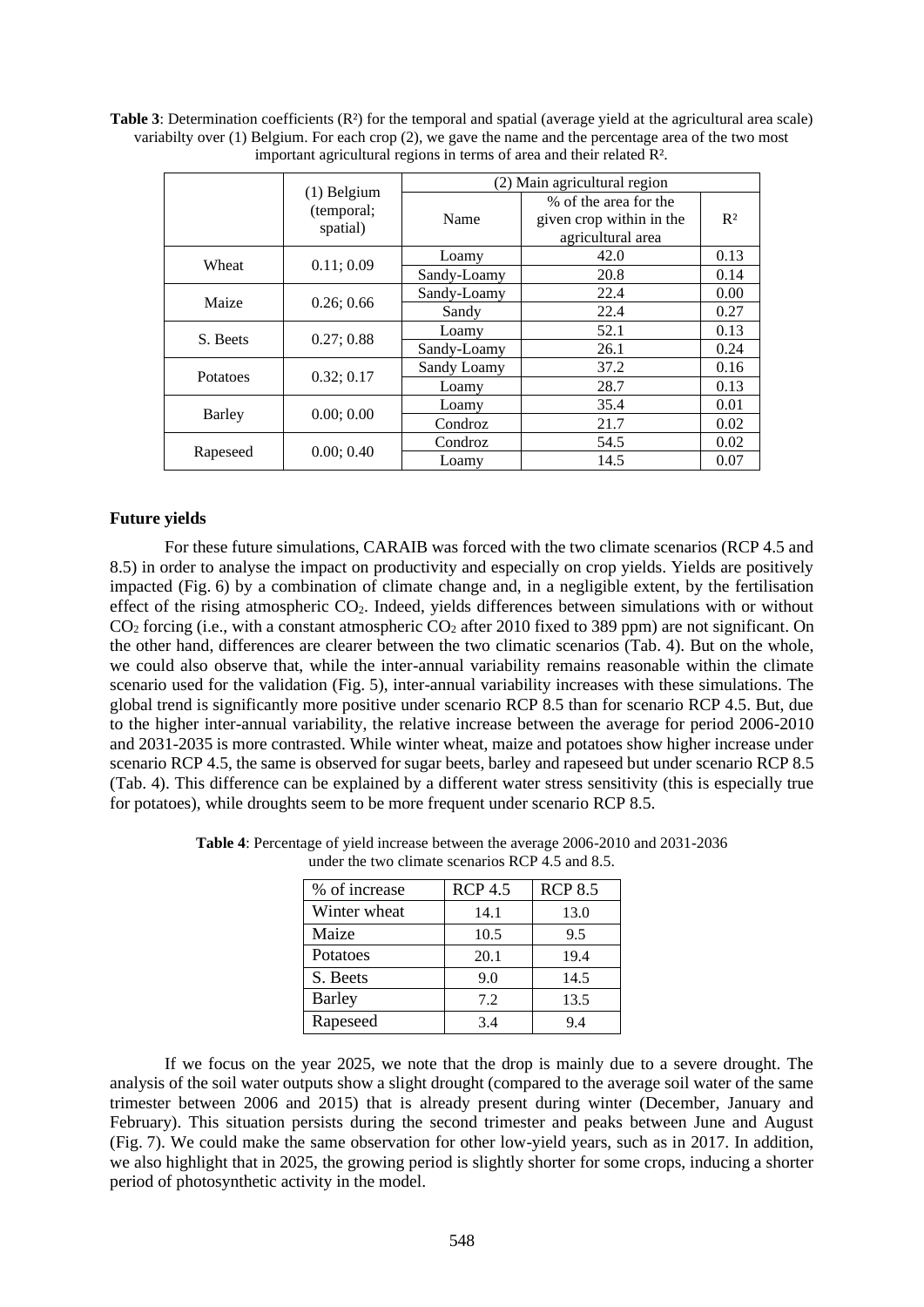

**Figure 6**: Average yields for Belgium calculated by CARAIB between 2010 and 2035 for the six crops, under climate scenarios RCP 4.5 and 8.5.



**Figure 7**: Top: Average soil water between 2006-2015 (reference) under scenario RCP 8.5, (a) during winter (December, January and February), (b) during spring (March, April and May) and (c) during summer (June, July and August). Bottom: Anomaly maps of the differences between 2025 (RCP 8.5) and the reference (above) for the same three quarters. Soil water is defined as: (soil water – wilting point) / (field capacity – wilting point).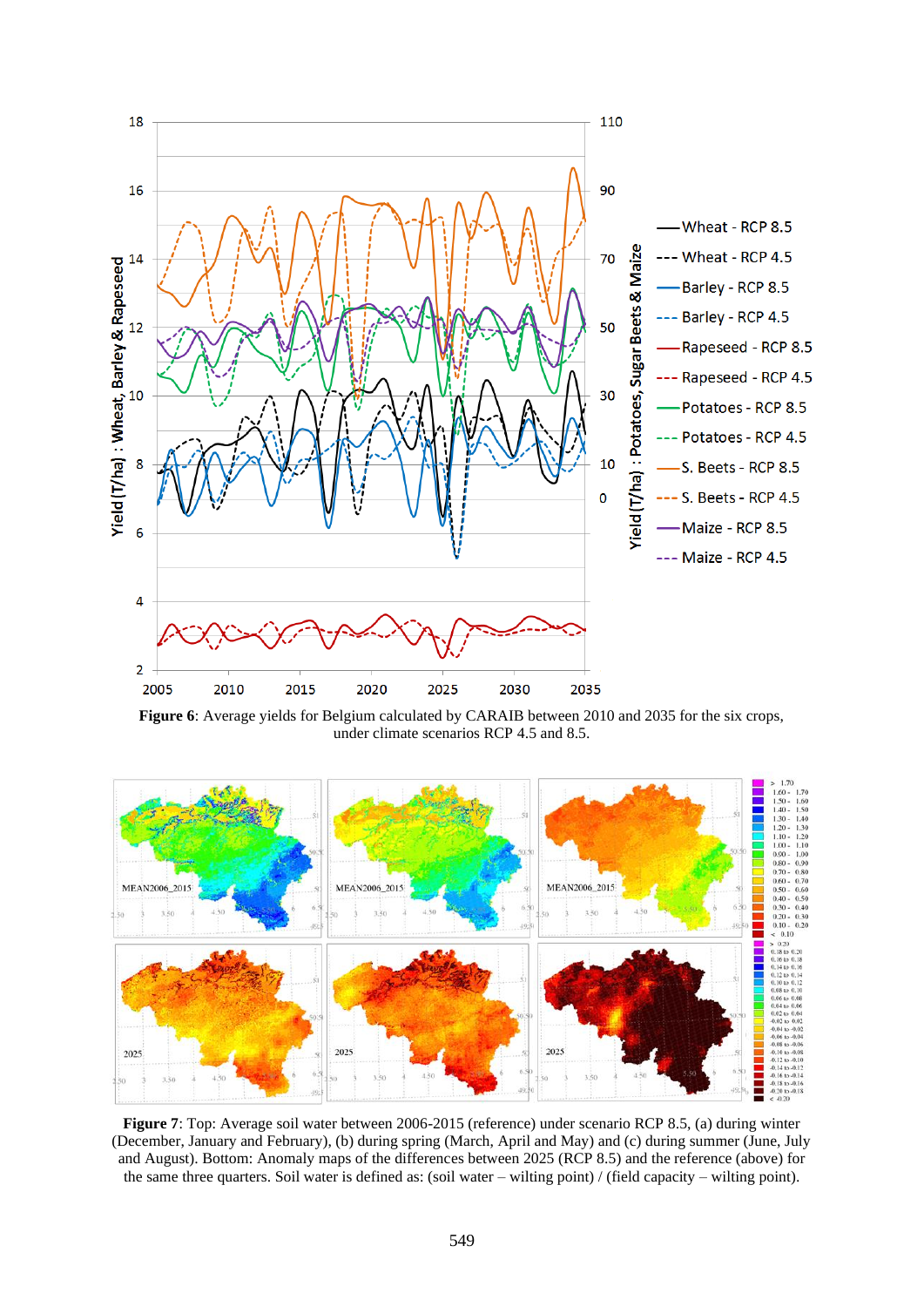## **CONCLUSION & PERSPECTIVES**

At the local (Belgian) scale and at this high resolution, we knew that the challenge would not be easy to address. From a starting point where yields were spatially unrealistic across the country, we achieved reasonable results for the six most important crops. This is especially true when faced with a lack of precise data that is readily available for validation. Obviously, the new module needs to be improved and emphasis should be placed on the development of phenological stages. In a second step, the next challenge will be to gather enough spatial and temporal data to carry out a detailed validation of high-resolution simulations.

The model was satisfactorily validated on both the temporal and spatial variability across the country, and on the basis of eddy-covariance measurements observed at the Lonzée site. The use of eddy-covariance highlights the need for improvement in the model regarding some physical and ecophysiological processes. As far as future projections are concerned, the simulation shows increasing yields for the 6 selected crops but also increasing inter-annual variability. While the trends is positive, but with a different magnitude under the two climate scenarios, the different yield reductions observed seem to be a consequence of severe and longer droughts, which will occur more frequently in the future, even in Belgium.

By the addition of the crop module, the dynamic vegetation model CARAIB becomes an interesting tool integrating the natural and managed vegetation. The next step of our research will be to couple the CARAIB model with an agent-based model able to simulate the land cover changes over agricultural areas as a function of the socio-economic context associated with the two future climate scenarios. As crop yields are important components of the socio-economic system of a society, the agent-based model is sensitive to crop yield changes. In this way, with CARAIB we would be able to assess the changes of some surface parameters and, with the help of a regional climate model, to assess their impact on the climatic system.

#### **ACKNOWLEDGEMENT**

We acknowledge the Belgian Science Policy Office (BELSPO) for funding this research (MASC project, 2014-2018).

#### **REFERENCES**

AUBINET, M., MOUREAUX, C., BODSON, B., DUFRANNE, B., HEINESCH, B., SULEAU, M., VANCUTSEM, F. & VILRET, A., 2009. Carbon sequestration by a crop over a 4-year sugar beet/winter wheat/seed potato/winter wheat rotation cycle. *Agricultural and Forest Meteorology*, 149: 407-418.

BECKERS, V., BECKERS, J., VANMAERCKE, M., VAN HECKE, E., VAN ROMPAEY, A. & DENDONCKER, N., 2018. Modelling farm growth and its impact on agricultural land use: A country scale application of an agent-based model. *Land*, 7(3), 109.

BONDEAU, A., SMITH, P., ZAEHLE, S., SCHAPHOFF, S., LUCHT, W., CRAMER, W., GERTEN, D**.**, LOTZE-CAMPEN, H., MÜLLER, C., REICHSTEIN, M. & SMITH, B., 2007. Modelling the role of agriculture for the 20th century global terrestrial carbon balance. *[Global Change Biology,](http://dx.doi.org/10.1111/j.1365-2486.2006.01305.x)* 13: 679–706.

BUYSSE, P., BODSON, B., DEBACQ, A., DE LIGNE, A., HEINESCH, B., MANISE, T., MOUREAUX, C. & AUBINET, M., 2017. Carbon budget measurement over 12 years at a crop production site in the silty-loam region in Belgium. *Agricultural and Forest Meteorology*, 246: 241-255.

DAVIN, E.L., STÖCKLI, R., JAEGER, E.B., LEVIS, S. & SENEVIRATNE, S.I., 2011. COSMO-CLM2: a new version of the COSMO-CLM model coupled to the Community Land Model. *Climate Dynamics*, 37: 1889-1907.

DELIRE, Ch., DE NOBLET, N., SIMA, A. & GOUIRAND, I., 2011. Vegetation dynamics enhancing long-term climate variability confirmed by two models. *Journal of Climate*, 24: 2238-2257.

DUFRANNE, D., MOUREAUX, C., VANCUTSEM, F., BODSON, B. & AUBINET, M., 2011: Comparison of carbon fluxes, growth and productivity of a winter wheat crop in three contrasting growing seasons. *Agriculture, Ecosystems and Environment*, 141: 133-142.

DURY, M., HAMBUCKERS, A., WARNANT, P., HENROT, A.-J., FAVRE, E., OUBERDOUS, M. & FRANÇOIS, L., 2011. Response of the European forests to climate change: a modelling approach for the 21<sup>st</sup> century. *iForest*, 4: 82-89.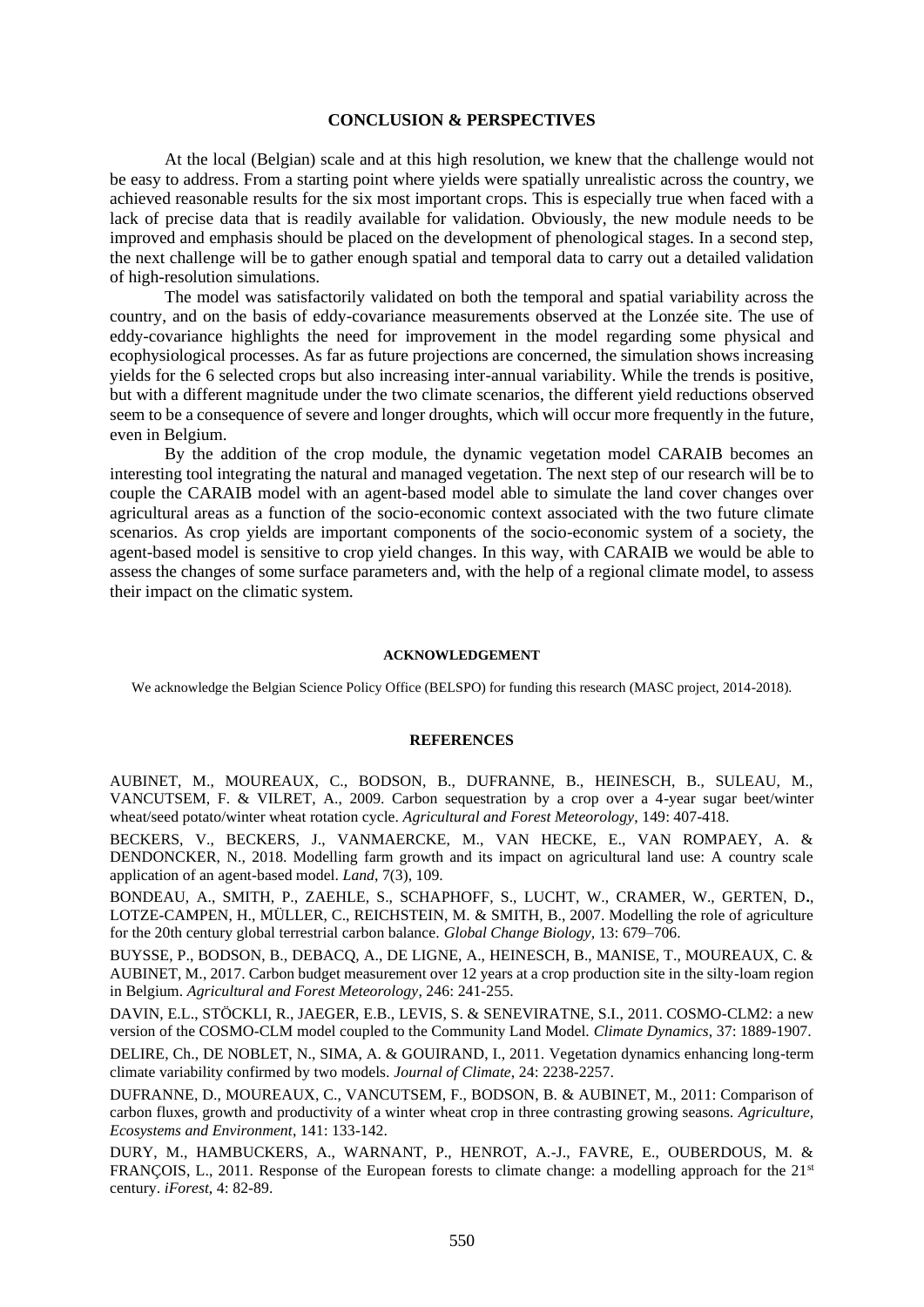DURY, M., MERTENS, L., FAYOLLE, A., VERBEECK, H., HAMBUCKERS, A. & FRANÇOIS, L., 2018. Refining species traits in a dynamic vegetation model to project the impacts of climate change on tropical trees in Central Africa. *Forest*, 9, 722.

DURY, M., JACQUEMIN, I., HENROT, A.-J. & FRANÇOIS, L., 2019. Estimation of present and future soil water balance and its impacts on wheat yields over North and sub-Saharan Africa using a dynamic vegetation model. *Geo-Eco-Trop,* 43: 317-326.

FONTAINE, C.M., DENDONCKER, N., DE VRESSE, R., JACQUEMIN, I., MAREK, A., VAN HERZELE, A., DEVILLET, G., MORTERLMANS, D., & FRANÇOIS, L., 2014. Towards participatory integrated valuation and modelling of ecosystem services under land-use change. *Journal of Land Use Science*, 9: 278-303.

FRANÇOIS, L.M., DELIRE, C., WARNANT, P., & MUNHOVEN, G., 1998. Modelling the glacial-interglacial changes in the continental biosphere. *Global and Planetary Change*, 16-17: 37-52.

FRANÇOIS, L., UTESCHER, T., FAVRE, E., HENROT, A.-J., WARNANT, P., MICHEELS, A., ERDEI, B., SUC, J.-P., CHEDDADI, R. & MOSBRUGGER, V., 2011. Modelling late Miocene vegetation in Europe: results of the CARAIB model and comparison with palaeo-vegetation data. *Palaeogeography, Palaeoclimatology, Palaeoecology*, 304: 359-378.

FRANCOIS, L., JACQUEMIN, I., HENROT, A-J., HAMBUCKERS, A., TYCHON, B., BERCKMANS, J., HAMDI, R., BECKERS, V., DENDONCKER, N., HOREMANS, J., CEULEMANS, R., DECKMYN, G., DEBUSSCHER, B., DE WULF, R., VAN COILLIE, F., LAANAIA, N., CALVET, J.-C. & CARRER, D., 2019. Modelling and Assessing Surface Change impacts on Belgian and Western European climate. MASC project final report, Belgian Research Action through Interdisciplinary Networks (BRAIN-be), Belgian Science Policy (BELSPO), Brussels, Belgium, 85 pp.

FRONZEK, S., PIRTTIOJA, N., CARTER, T.R., BINDI, M., HOFFMANN, H., PALOSUO, T., RUIZ-RAMOS, M., TAO, F., TRNKA, M., ACUTIS, M., ASSENG, S., BARANOWSKI, P., BASSO, B., BODIN, P., BUIS, S., CAMMARANO, D., DELIGIOS, P., DESTAIN, M.-F., DUMONT, B., EWERT, F., FERRISE, R., FRANÇOIS, L., GAISER, T., HLAVINKA, P., JACQUEMIN, I., KERSEBAUM, K.C., KOLLAS, C., KRZYSZCZAK, J., LORITE, I.J., MINET, J., MINGUEZ, M.I., MONTESINO, M., MORIONDO, M., MÜLLER, C., NENDEL, C., ÖZTÜRK, I., PEREGO, A., RODRÍGUEZ, A., RUANE, A.C., RUGET, F., SANNA, M., SEMENOV, M.A., SLAWINSKI, C., STRATONOVITCH, P., SUPIT, I., WAHA, K., WANG, E., WU, L., ZHAO, Z. & RÖTTER, R.P., 2018. Classifying multi-model wheat yield impact response surfaces showing sensitivity to temperature and precipitation change. *Agricultural Systems*, 159: 209-224.

GÉRARD, J.-C., NEMRY, B., FRANÇOIS, L. & WARNANT, P., 1999. The interannual change of atmospheric CO2: contribution of subtropical ecosystems ? *Geophysical Research Letters,* 26: 243-246.

GERARD, L., PIRIOU, J. M., BROZKOVA, R., GELEYN, J. F. & BANCIU, D., 2009. Cloud and Precipitation parameterization in a Meso-Gamma-Scale operational weather prediction model. *Monthly Weather Review*, 137: 3960-3977.

GERBENS-LEENES, P.W., HOEKSTRA, A.Y. & VAN DER MEER, T., 2009. The water footprint of energy from biomass: A quantitative assessment and consequences of an increasing share of bio-energy in energy supply. *Ecological Economics*, 68: 1052-1060.

HENROT, A.-J., UTESCHER, T., ERDEI, B., DURY, M., HAMON, N., RAMSTEIN, G., KRAPP, M., HEROLD, N., GOLDNER, A., FAVRE, E., MUNHOVEN, G. & FRANÇOIS, L., 2017. Middle Miocene climate and vegetation models and their validation with proxy data. *Palaeogeography, Palaeoclimatology, Palaeoecology*, 467: 95-119.

LAURENT, J.-M., FRANÇOIS, L., BAR-HEN, A., BEL, L. & CHEDDADI, R., 2008. European bioclimatic affinity groups: data-model comparisons. *Global and Planetary Change*, 61: 28-40.

MASSON, V., LE MOIGNE, P., MARTIN, E., FAROUX, S., ALIAS, A., ALKAMA, R., BELAMARI, S., BARBU, A., BOONE, A., BOUYSSEL, F., BROUSSEAU, P., BRUN, E., CALVET, J.-C., CARRER, D., DECHARME, B., DELIRE, C., DONIET, S., ESSAOUINI, K., GIBELIN, A.-L., GIORDANI, H., HABETS, F., JIDANE, M., KERDRAON, G., KOURZENEVA, E., LAFAYSSE, M., LAFONT, S., LEBEAUPIN BROSSIER, C., LEMONSU, A., MAHFOUF, J.-F., MARGUINAUD, P., MOKHTARI, M., MORIN, S., PIGEON, G., SALGADO, R., SEITY, Y., TAILLEFER, F., TANGUY, G., TULET, P., VINCENDON, B., VIONNER, V. & VOLDOIRE, A., 2013. The SURFEXv7.2 land and ocean surface platform for coupled or offline simulation of Earth surface variables and fluxes. *Geoscientific Model Development*, 6: 929-960.

MINET, J., LALOY, E., TYCHON, B. & FRANÇOIS, L., 2015. Bayesian inversions of a dynamic vegetation model at four European grassland sites. *Biogeosciences*, 12: 2809-2829.